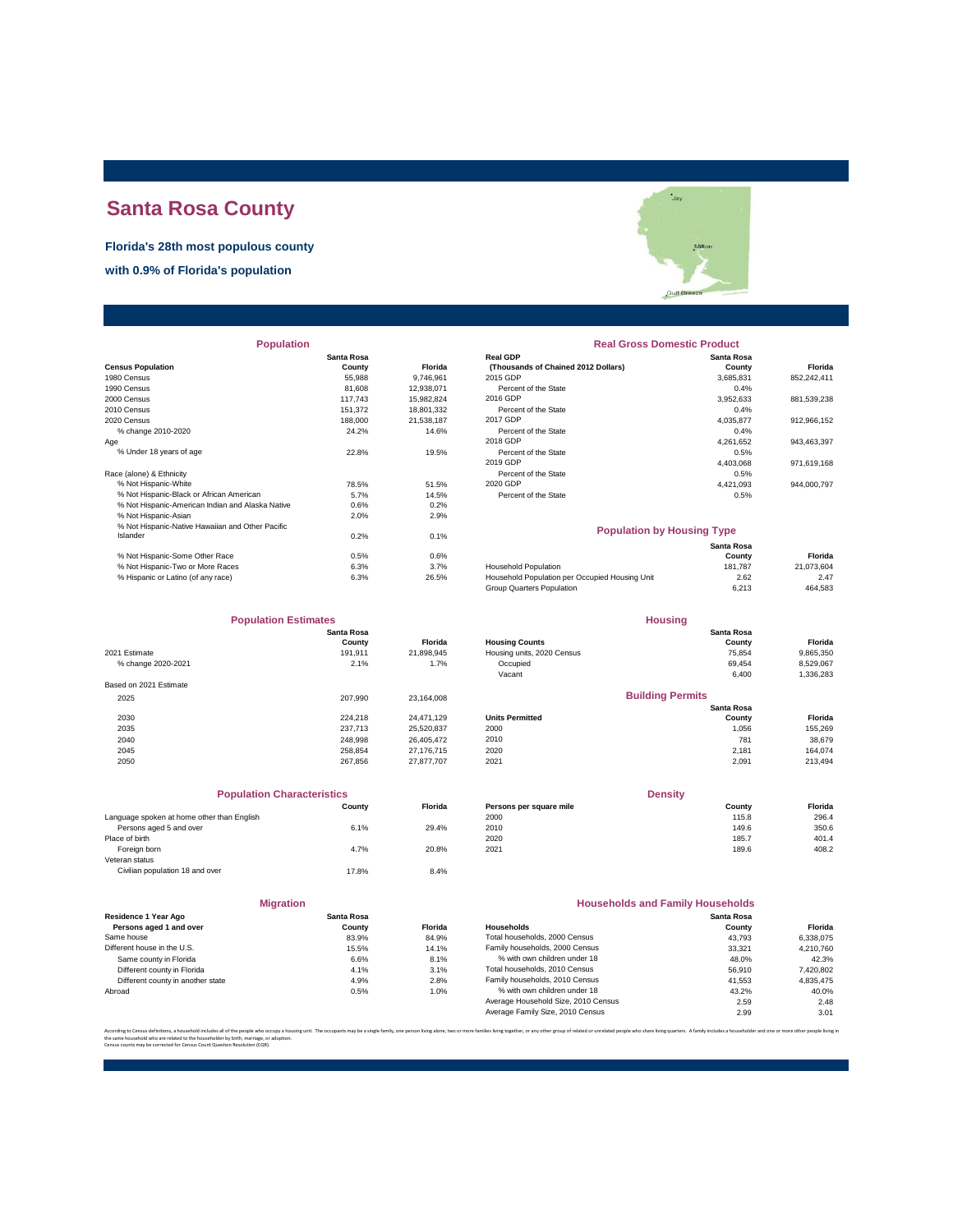## **Santa Rosa County**

|                                                                              |                     |                         | <b>Employment and Labor Force</b>                                           |                      |                      |
|------------------------------------------------------------------------------|---------------------|-------------------------|-----------------------------------------------------------------------------|----------------------|----------------------|
| <b>Establishments</b>                                                        | Santa Rosa          |                         | <b>Establishments</b>                                                       | Santa Rosa           |                      |
| 2020                                                                         | County              | Florida                 | % of All Industries, 2020                                                   | County               | Florida              |
| All industries<br>Natural Resource & Mining                                  | 3,956<br>48         | 763,854<br>5,514        | All industries<br>Natural Resource & Mining                                 | 3,956<br>1.2%        | 763,854<br>0.7%      |
| Construction                                                                 | 609                 | 77,720                  | Construction                                                                | 15.4%                | 10.2%                |
| Manufacturing                                                                | 97                  | 21,822                  | Manufacturing                                                               | 2.5%                 | 2.9%                 |
| Trade, Transportation and Utilities                                          | 680                 | 145,853                 | Trade, Transportation and Utilities                                         | 17.2%                | 19.1%                |
| Information                                                                  | 40                  | 13,437                  | Information                                                                 | 1.0%                 | 1.8%                 |
| <b>Financial Activities</b><br>Professional & Business Services              | 451<br>863          | 83,911<br>187,348       | <b>Financial Activities</b><br>Professional & Business Services             | 11.4%<br>21.8%       | 11.0%<br>24.5%       |
| Education & Health Services                                                  | 425                 | 87,764                  | Education & Health Services                                                 | 10.7%                | 11.5%                |
| Leisure and Hospitality                                                      | 345                 | 61,008                  | Leisure and Hospitality                                                     | 8.7%                 | 8.0%                 |
| <b>Other Services</b>                                                        | 281                 | 56,385                  | Other Services                                                              | 7.1%                 | 7.4%                 |
| Government                                                                   | 69                  | 5,895                   | Government                                                                  | 1.7%                 | 0.8%                 |
| <b>Average Annual Employment</b>                                             | Santa Rosa          |                         | <b>Average Annual Wage</b>                                                  | Santa Rosa           |                      |
| % of All Industries, 2020                                                    | County              | Florida                 | 2020                                                                        | County               | Florida              |
| All industries                                                               | 39,085              | 8,453,489               | All industries                                                              | \$41,619             | \$55,840             |
| Natural Resource & Mining<br>Construction                                    | 8.0%<br>3.0%        | 0.8%<br>6.7%            | Natural Resource & Mining<br>Construction                                   | \$46,907<br>\$54,067 | \$37,710<br>\$55,840 |
| Manufacturing                                                                | 21.3%               | 4.5%                    | Manufacturing                                                               | \$34,884             | \$66,738             |
| Trade, Transportation and Utilities                                          | 1.3%                | 20.6%                   | Trade, Transportation and Utilities                                         | \$56,763             | \$49,342             |
| Information                                                                  | 4.2%                | 1.5%                    | Information                                                                 | \$53,966             | \$93,360             |
| <b>Financial Activities</b>                                                  | 12.1%               | 6.9%                    | <b>Financial Activities</b>                                                 | \$54,238             | \$84,295             |
| Professional & Business Services                                             | 13.4%               | 16.1%                   | Professional & Business Services                                            | \$50,393             | \$68,218             |
| Education & Health Services<br>Leisure and Hospitality                       | 15.3%<br>3.1%       | 15.3%<br>11.9%          | Education & Health Services<br>Leisure and Hospitality                      | \$18,601<br>\$33,571 | \$55,099<br>\$27,694 |
| <b>Other Services</b>                                                        | 0.2%                | 3.0%                    | Other Services                                                              | \$41,736             | \$41,131             |
| Government                                                                   | 17.4%               | 12.5%                   | Government                                                                  | \$47,487             | \$58,821             |
| Industries may not add to the total due to confidentiality and unclassified. |                     |                         |                                                                             |                      |                      |
| <b>Labor Force as Percent of Population</b>                                  | Santa Rosa          |                         |                                                                             | Santa Rosa           |                      |
| Aged 18 and Older                                                            | County              | Florida                 | <b>Unemployment Rate</b>                                                    | County               | Florida              |
| 2000<br>2010                                                                 | 64.1%<br>61.4%      | 64.2%<br>61.8%          | 2000<br>2010                                                                | 3.9%<br>9.0%         | 3.8%<br>10.8%        |
| 2020                                                                         | 57.7%               | 58.6%                   | 2020                                                                        | 5.6%                 | 8.2%                 |
| 2021                                                                         | 57.6%               | 59.0%                   | 2021                                                                        | 3.5%                 | 4.6%                 |
|                                                                              |                     |                         |                                                                             |                      |                      |
| Personal Income (\$000s)                                                     | Santa Rosa          | Florida                 | <b>Income and Financial Health</b><br>Per Capita Personal Income            | Santa Rosa           | Florida              |
| 2000                                                                         | \$2,953,150         | \$472,851,789           | 2000                                                                        | \$24,951             | \$29,466             |
| 2010                                                                         | \$5,610,782         | \$732,457,478           | 2010                                                                        | \$36,690             | \$38,865             |
| 2011                                                                         | \$5,940,778         | \$771,409,454           | 2011                                                                        | \$38,132             | \$40,482             |
| % change 2010-11                                                             | 5.9%                | 5.3%                    | % change 2010-11                                                            | 3.9%                 | 4.2%                 |
| 2012<br>% change 2011-12                                                     | \$6,156,869<br>3.6% | \$800,551,723           | 2012<br>% change 2011-12                                                    | \$38,897<br>2.0%     | \$41,475<br>2.5%     |
| 2013                                                                         | \$6,167,744         | 3.8%<br>\$802,975,701   | 2013                                                                        | \$38,424             | \$41,069             |
| % change 2012-13                                                             | 0.2%                | 0.3%                    | % change 2012-13                                                            | $-1.2%$              | $-1.0%$              |
| 2014                                                                         | \$6,502,660         | \$861,412,339           | 2014                                                                        | \$39,933             | \$43,388             |
| % change 2013-14                                                             | 5.4%                | 7.3%                    | % change 2013-14                                                            | 3.9%                 | 5.6%                 |
| 2015<br>% change 2014-15                                                     | \$6,787,230         | \$919,834,894           | 2015<br>% change 2014-15                                                    | \$40,776             | \$45,493             |
| 2016                                                                         | 4.4%<br>\$7,314,835 | 6.8%<br>\$954,069,719   | 2016                                                                        | 2.1%<br>\$42,972     | 4.9%<br>\$46,253     |
| % change 2015-16                                                             | 7.8%                | 3.7%                    | % change 2015-16                                                            | 5.4%                 | 1.7%                 |
| 2017                                                                         | \$7,794,119         | \$1,023,131,116         | 2017                                                                        | \$44,688             | \$48,774             |
| % change 2016-17                                                             | 6.6%                | 7.2%                    | % change 2016-17                                                            | 4.0%                 | 5.5%                 |
| 2018                                                                         | \$8,148,899         | \$1,087,188,628         | 2018                                                                        | \$45,379             | \$51,150             |
| % change 2017-18<br>2019                                                     | 4.6%<br>\$8,635,668 | 6.3%<br>\$1,139,799,293 | % change 2017-18<br>2019                                                    | 1.5%<br>\$46,784     | 4.9%<br>\$53,034     |
| % change 2018-19                                                             | 6.0%                | 4.8%                    | % change 2018-19                                                            | 3.1%                 | 3.7%                 |
| 2020                                                                         | \$9,357,075         | \$1,209,995,921         | 2020                                                                        | \$49,472             | \$55,675             |
| % change 2019-20                                                             | 8.4%                | 6.2%                    | % change 2019-20                                                            | 5.7%                 | 5.0%                 |
| Earnings by Place of Work (\$000s)                                           |                     |                         | <b>Median Income</b>                                                        |                      |                      |
| 2000                                                                         | \$1,008,038         | \$308,751,767           | Median Household Income                                                     | \$70,663             | \$57,703             |
| 2010                                                                         | \$1,822,020         | \$438,983,914           | Median Family Income                                                        | \$79,646             | \$69,670             |
| 2011                                                                         | \$1,960,501         | \$450,498,606           |                                                                             |                      |                      |
| % change 2010-11                                                             | 7.6%                | 2.6%                    | Percent in Poverty, 2020                                                    |                      |                      |
| 2012                                                                         | \$2,062,560         | \$468,410,475           | All ages in poverty                                                         | 9.4%                 | 12.4%<br>17.2%       |
| % change 2011-12<br>2013                                                     | 5.2%<br>\$1,996,251 | 4.0%<br>\$482,898,301   | Under age 18 in poverty<br>Related children age 5-17 in families in poverty | 11.8%<br>11.3%       | 16.5%                |
| % change 2012-13                                                             | $-3.2%$             | 3.1%                    |                                                                             |                      |                      |
| 2014                                                                         | \$2,091,027         | \$512,375,290           | <b>Personal Bankruptcy Filing Rate</b>                                      | Santa Rosa           |                      |
| % change 2013-14                                                             | 4.7%                | 6.1%                    | (per 1,000 population)                                                      | County               | Florida              |
| 2015                                                                         | \$2,258,797         | \$544,408,719           | 12-Month Period Ending December 31, 2020                                    | 1.21                 | 1.66                 |
| % change 2014-15<br>2016                                                     | 8.0%<br>\$2,437,001 | 6.3%<br>\$569,769,284   | 12-Month Period Ending December 31, 2021<br>State Rank                      | 0.93<br>34           | 1.38<br><b>NA</b>    |
| % change 2015-16                                                             | 7.9%                | 4.7%                    | NonBusiness Chapter 7 & Chapter 13                                          |                      |                      |
| 2017                                                                         | \$2,540,286         | \$603,668,170           |                                                                             |                      |                      |
| % change 2016-17                                                             | 4.2%                | 5.9%                    | Workers Aged 16 and Over                                                    | Santa Rosa<br>County | Florida              |
| 2018                                                                         | \$2,653,631         | \$639,620,451           | Place of Work in Florida                                                    |                      |                      |
| % change 2017-18                                                             | 4.5%                | 6.0%                    | Worked outside county of residence                                          | 51.1%                | 18.1%                |
| 2019                                                                         | \$2,881,380         | \$671,553,148           | Travel Time to Work                                                         |                      |                      |
| % change 2018-19<br>2020                                                     | 8.6%                | 5.0%                    | Mean travel time to work (minutes)                                          | 29.9                 | 27.9                 |
| % change 2019-20                                                             | \$2,933,531<br>1.8% | \$688,764,753<br>2.6%   |                                                                             |                      |                      |